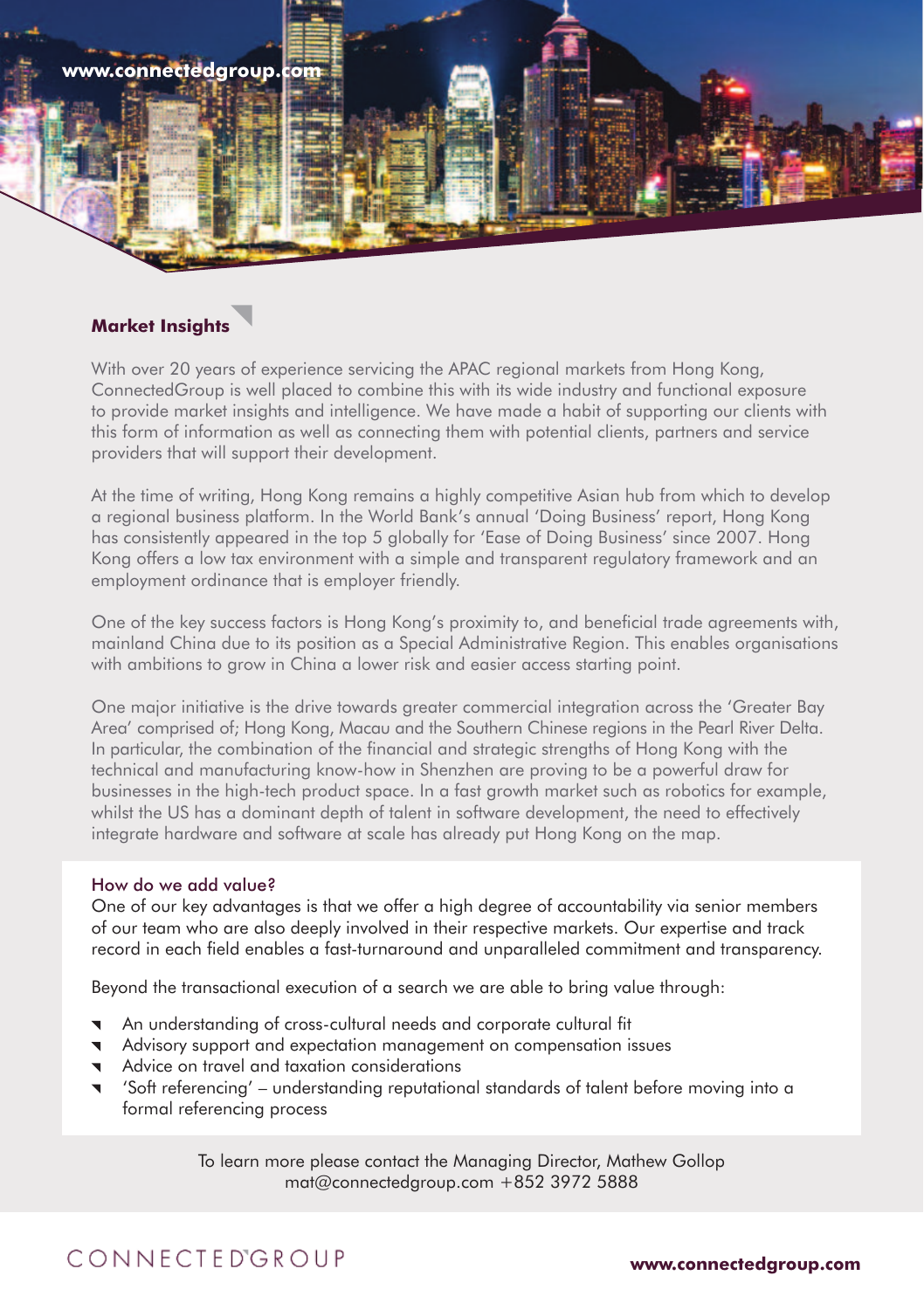**www.connectedgroup.com**

# **Case Study** Hong Kong as a Sourcing Office Hub

As an example of how deep we run within an industry, what follows is a profile of one of our sectors and our work within it. Having operated in the sourcing and supply chain sector in Hong Kong and across the APAC region since 2005, ConnectedGroup is well positioned to provide insight into the key commercial drivers, barriers and talent landscape. Based on hundreds of talent searches and many more professional conversations, we have produced a guide to the advantages of a direct sourcing model.

As an overview of our recent track record in this field we have worked for:

- 3 of the top 5 German retailers  $\blacksquare$
- 4 of the 5 top UK retailers
- **3** major Scandinavian retailers
- **v** One of the top 3 French retailers
- **1** 2 of the largest global trading firms (covering US and European clients)
- A major US discount retailer
- **Wultiple fashion/footwear brands** (European & US markets)

The first question would be what are the driving factors to establish a direct sourcing strategy from Hong Kong. There are many elements to this decision but 3 of the most important ones that our clients and contacts discuss are as follows:

### Margin Gains

The primary reason for direct sourcing is to lower the cost of goods sold (COGS). Intake margins will be higher and retail prices can be more competitive as a result.

- From feedback from our network we identify that the initial move from a third party agent to direct sourcing will produce conservative gross savings of 8-10% for apparel and general merchandise and up to 20% for food and consumables.
- A correlation we have identified is that the smaller the organisation, the higher the % saved. This is mainly due to the headcount and resources required in the sourcing operation but a major retailer for example will of course save more financial terms through volume / scale.

## Production & Quality Control

A third-party agent will always want to maximise its profits – particularly when dealing directly with brand owners. This can come at the expensive of production deadlines, quality and the transparency through the sourcing process.

# CONNECTEDGROUP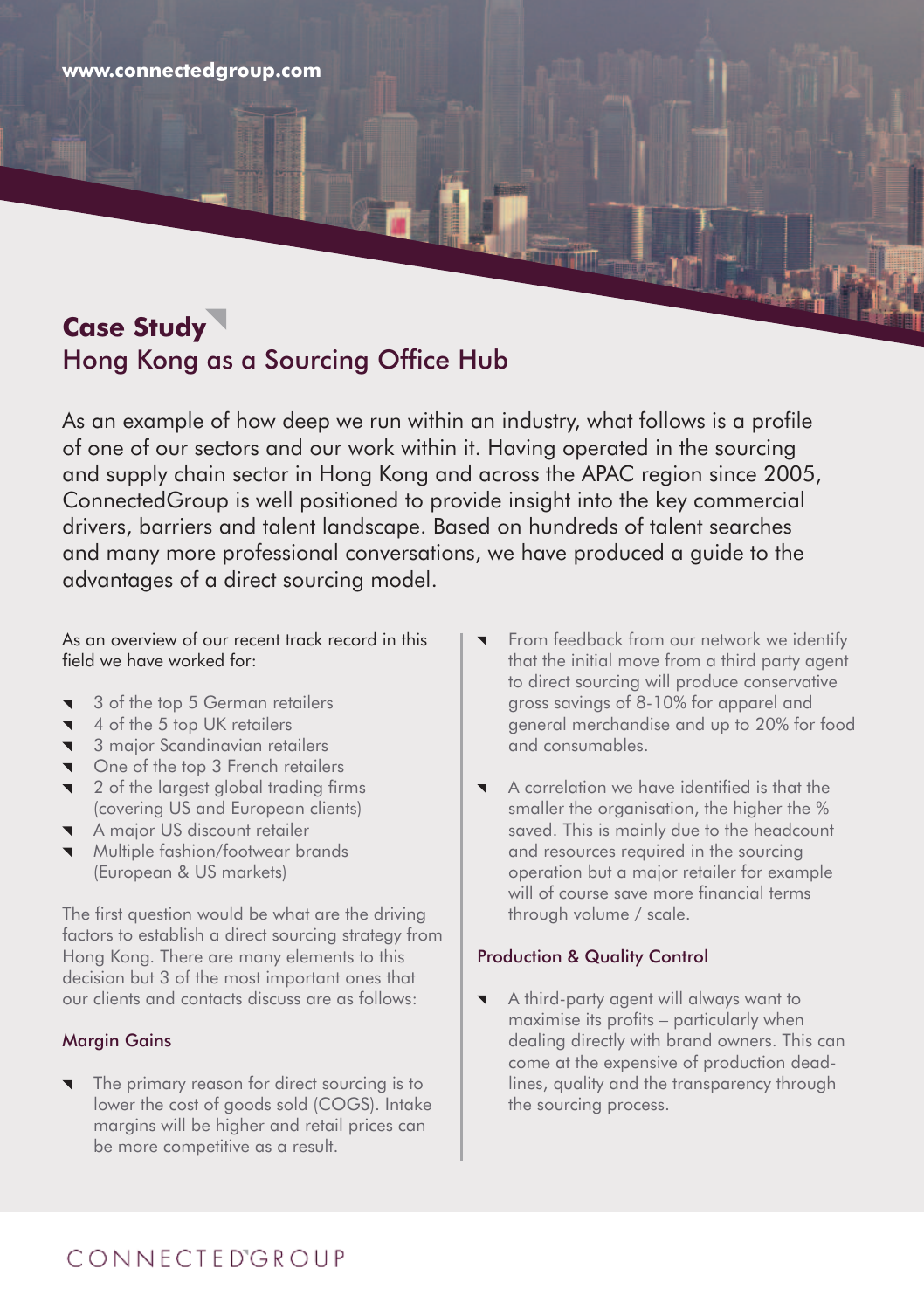

- By establishing a direct strategy, the sourcing team becomes a part of the overall business and therefore integrated into the corporate goals, values, processes, budgets, ways of working, social / ethical responsibilities, quality standards and so on. These will have a direct impact on consumer brand confidence and affinity.
- Reducing defect and return rates clearly creates financial efficiencies as well as greater brand equity so having ownership of the QA /QC process drives peace of mind. Quality horror stories can haunt brands many years after they are resolved.

#### CSR Issues

- In the last 10 years, but specifically post the Rana Plaza building collapse in 2013 in Bangladesh, social and environmental responsibility has become a much stronger focus for all product owners.
- Owning your own social / ethical expertise who are aligned with your values and working directly with third parties to ensure the best outcome for the brand is a significant risk management win. In today's world of more socially driven consumers, the cost of ending up in the press for the wrong reasons can be catastrophic.

To support our clients, and through thousands of candidate interviews, drawing on their experiences and reflections we have been able to identify a number of best practices and lessons learned that we can share:

- Establish the fundamentals first and lower COGS as a priority and then move into building efficiencies into the rest of the 'factory to shelf' process. Trying to achieve the ideal state from the beginning can lead to over-spend on resources and burn-out of the core team.
- If you are automating from a manual process, ensure that the manual process is operating efficiently and effectively first. Automating an inefficient process in the hope of streamlining the business usually just creates bigger problems for the future.
- From day 1, establish a culture of inclusion. It is imperative that the sourcing office is seen as an extension of the HQ business as opposed to an outsourced operation. Building a strong and positive relationship between the 2 operations from day 1 is a critical success factor and can be enabled through the following:
	- Appointing leadership with a deep understanding of the home market as well as Asia sourcing exposure

# CONNECTEDGROUP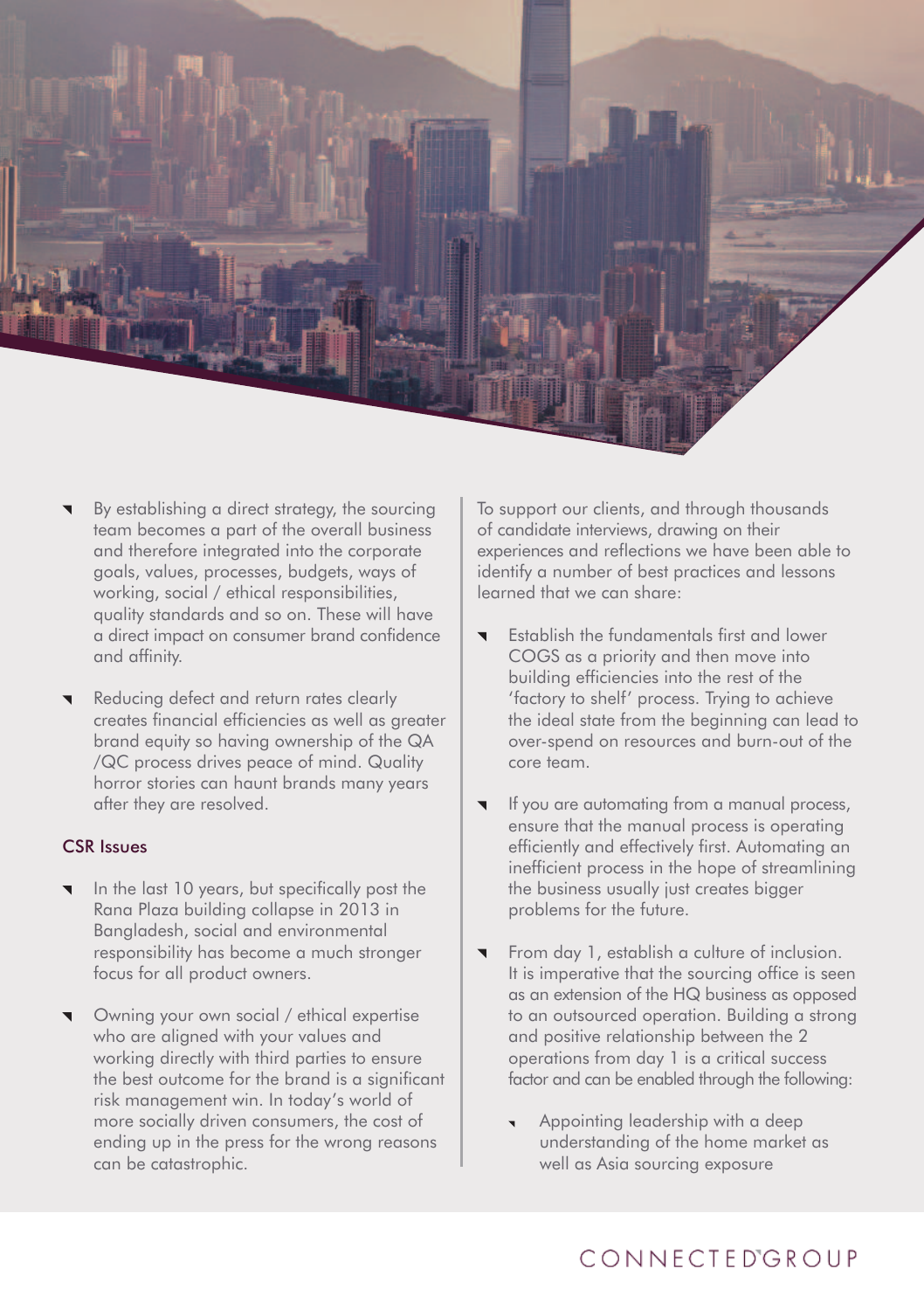

A.W

**TEL** 

8), simona mogogorianiana.

 $-145$ 

**TANK AND I** 

**Marketin** 

TETHE

**THANKING** 

**ANY**